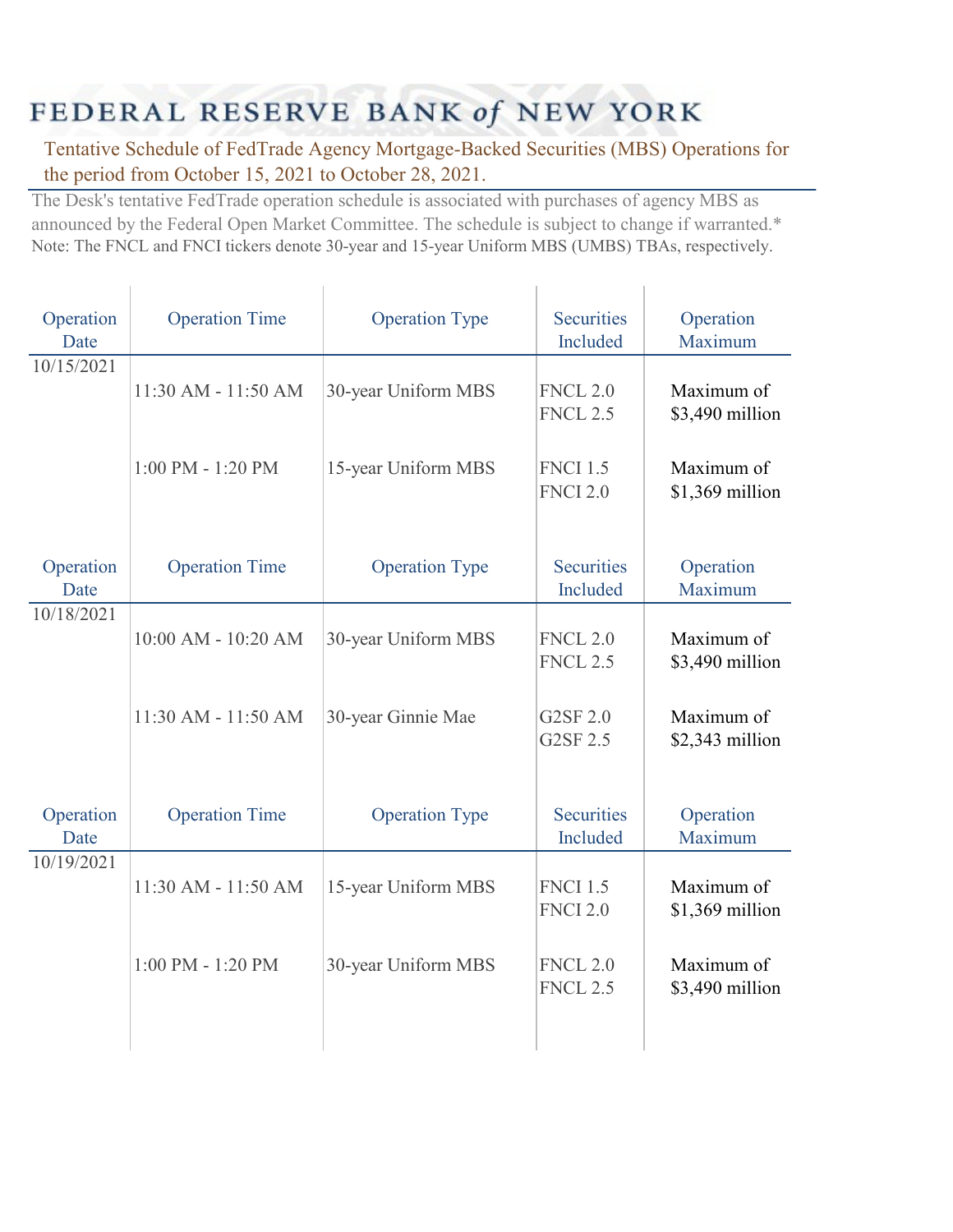| Operation<br>Date | <b>Operation Time</b> | <b>Operation Type</b> | <b>Securities</b><br>Included      | Operation<br>Maximum           |
|-------------------|-----------------------|-----------------------|------------------------------------|--------------------------------|
| 10/20/2021        | 10:00 AM - 10:20 AM   | 30-year Uniform MBS   | <b>FNCL 2.0</b><br><b>FNCL 2.5</b> | Maximum of<br>\$3,490 million  |
|                   | 11:30 AM - 11:50 AM   | 30-year Ginnie Mae    | G2SF 2.0<br>G2SF 2.5               | Maximum of<br>\$2,343 million  |
| Operation<br>Date | <b>Operation Time</b> | <b>Operation Type</b> | <b>Securities</b><br>Included      | Operation<br>Maximum           |
| 10/21/2021        | 10:00 AM - 10:20 AM   | 15-year Uniform MBS   | <b>FNCI 1.5</b><br><b>FNCI 2.0</b> | Maximum of<br>\$1,369 million  |
|                   | 11:30 AM - 11:50 AM   | 30-year Uniform MBS   | <b>FNCL 2.0</b><br><b>FNCL 2.5</b> | Maximum of<br>\$3,490 million  |
| Operation<br>Date | <b>Operation Time</b> | <b>Operation Type</b> | <b>Securities</b><br>Included      | Operation<br>Maximum           |
| 10/22/2021        | 10:00 AM - 10:20 AM   | 30-year Ginnie Mae    | G2SF 2.0<br>G2SF 2.5               | Maximum of<br>\$2,343 million  |
|                   | 11:30 AM - 11:50 AM   | 30-year Uniform MBS   | <b>FNCL 2.0</b><br><b>FNCL 2.5</b> | Maximum of<br>\$3,490 million  |
| Operation<br>Date | <b>Operation Time</b> | <b>Operation Type</b> | <b>Securities</b><br>Included      | Operation<br>Maximum           |
| 10/25/2021        | 10:00 AM - 10:20 AM   | 30-year Uniform MBS   | <b>FNCL 2.0</b><br><b>FNCL 2.5</b> | Maximum of<br>\$3,490 million  |
|                   | 11:30 AM - 11:50 AM   | 15-year Uniform MBS   | <b>FNCI 1.5</b><br><b>FNCI 2.0</b> | Maximum of<br>$$1,369$ million |
|                   |                       |                       |                                    |                                |